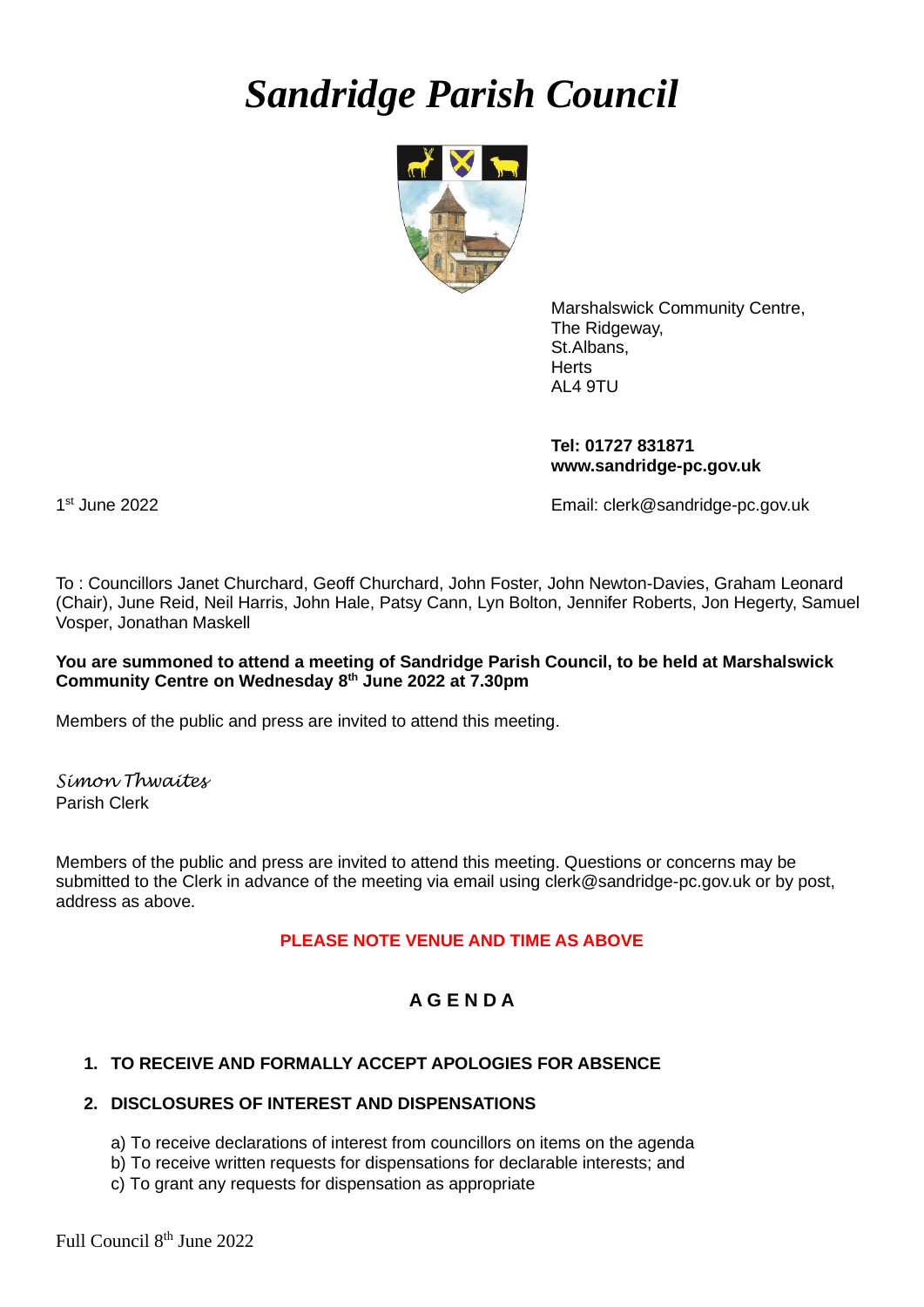**3. TO APPROVE AS A CORRECT RECORD THE MINUTES OF THE MEETING OF THE COUNCIL HELD ON THE 11th MAY 2022**

#### **4. QUESTIONS TO OFFICERS**

#### **5. PUBLIC PARTICIPATION – AN OPPORTUNITY FOR RESIDENTS TO RAISE ISSUES OR ASK MEMBERS QUESTIONS**

#### **CLERK'S REPORTS**

#### **6. Monthly Accounts**

Please find attached a schedule of creditor payments for the period 12<sup>th</sup> May 2022 to 8<sup>th</sup> June 2022. It is;

#### **Recommended**

That this schedule is approved for payment on 10<sup>th</sup> June 2022.

**7. 2021/22 Final Accounts, Internal Audit report and Annual Governance and Accountability Return (AGAR)**

A set of Accounts compiled by George Street Accountants, together with a copy of the Annual Governance and Accountability Return (AGAR) for the year ended 31st March 2022 are attached. The Council will note that the final Accounts for 2021/22 have been approved without qualification by the Internal Auditor who has also signed the AGAR. Furthermore, the Finance Committee resolved on 30<sup>th</sup> May to recommend approval of the accounting statements and AGAR to Full Council.

The final budgetary outturn for 2021/2022 was also reported to the Finance Committee on 30<sup>th</sup> May 2022 after all accrued expenditure and income had been posted on to the financial management system. Outturn for the year is £256,840 (net) against the 2021/2022 budget of £311,670. This represents a saving on budget of £54,830, however the following additional points should be noted;

- The Jersey Farm Pump Track budget of £25,000 has been brought forward from 2021/2022 to 2022/2023 in order to fully fund this approved project.

- An earmarked grant of £5,000 to St John Fisher School was not paid in 2021/22 because conditions were not met. This may however still be paid within the current year from the 2022/2023 budget.

- Various items of Sports and Recreation revenue expenditure included in 2021/2022 outturn were funded by the release of £5,000 from earmarked reserves.

- The refurbishment of the Spencer Meadow MUGA, included in the 2021/2022 outturn, was part funded (£15,000) from earmarked reserves.

For information, the proposed period for the Exercise of Public Rights, when the approved AGAR is made publicly available, is from 13<sup>th</sup> June 2022 to 22nd July 2022. The Notice will be displayed on the Parish Council's website from 12<sup>th</sup> June. This complies with Accounts and Audit regulations. It is;

#### **Recommended**

That Members formally note and approve the dates for the Exercise of Public Rights and that all regulations in this regard have been complied with. It is further;

#### **Recommended**

That members of Sandridge Parish Council acknowledge responsibility for ensuring there is a sound system of internal control, including the preparation of the Statement of Accounts, and confirm that to the best of its knowledge and belief, with respect to the Council's Statement of Accounts for year ended 31<sup>st</sup> March 2022, the 2021/22 Annual Governance Statement should be approved by the Council and that the Chair and the Parish Clerk (as RFO) should sign Section 1 of the AGAR.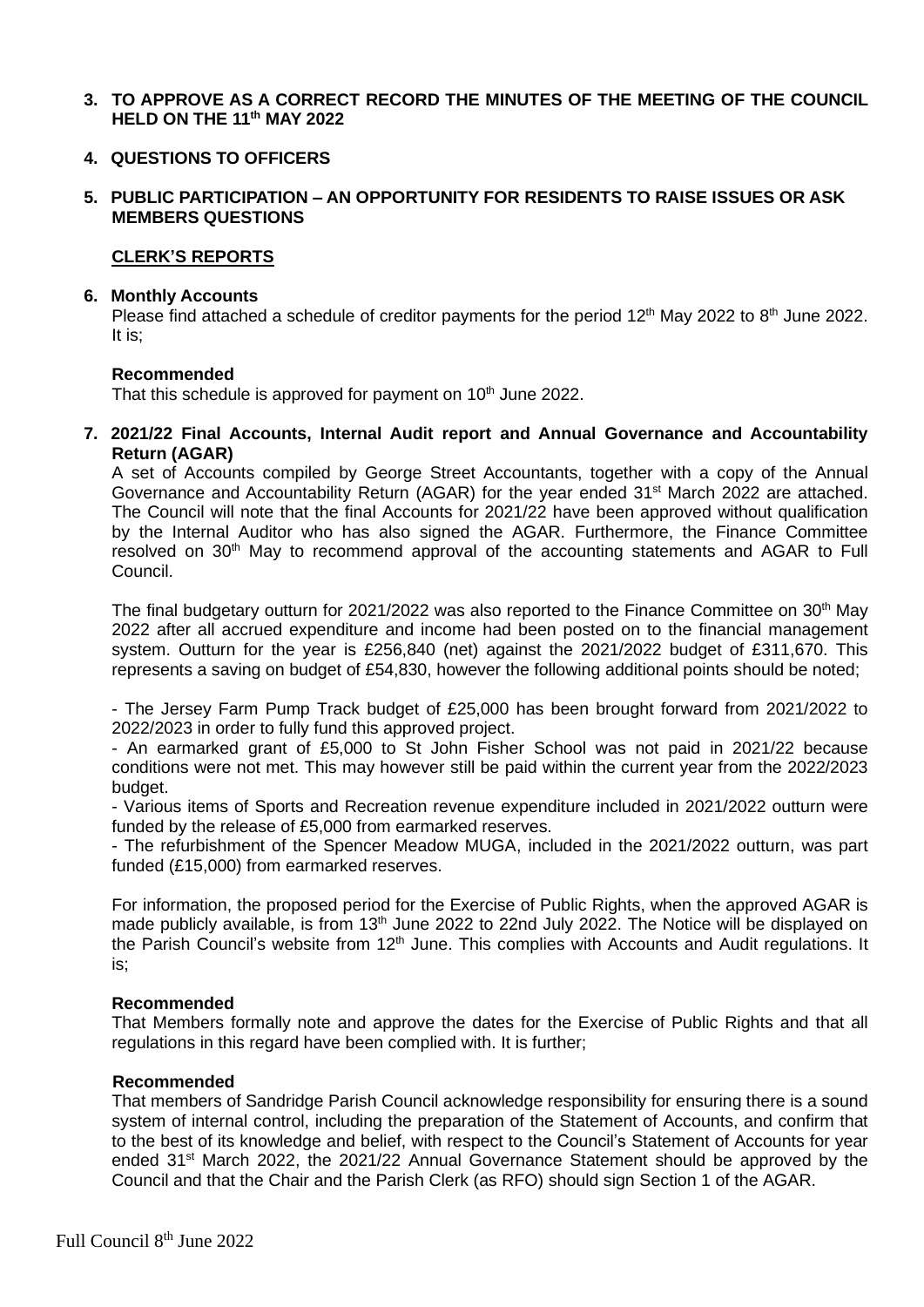# It is further;

# **Proposed**

That Sandridge Parish Council resolves to confirm that to the best of its knowledge the 2021/22 Accounting Statements contained in the Annual Return, plus the explanation of variances made available at the meeting represent the financial position of the Council for the year ended 31<sup>st</sup> March 2022 and that the Chair and the Parish Clerk (RFO) should each sign Section 2 of the AGAR.

# **8. Internal audit – Year end 2021/2022**

Please see attached the year-end internal audit report. Members will note that the audit opinion is unqualified and does not contain any recommendations. The report was reviewed by the Finance Committee on May 30<sup>th</sup> and it was resolved to recommend the report to Full Council. It is;

# **Recommended**

That members formally note the internal audit report as circulated.

# **9. Financial Regulations**

Members were emailed a copy of the Financial Regulations on 12<sup>th</sup> May 2022. These included the three amendments agreed at May Full Council. It is;

# **Recommended**

That the regulations as circulated are re-adopted for the coming year.

# **10. Matters of Note**

- The broken finger pointing to the Scout Hut on the column at the corner of House Lane and Sandridge High Street has been replaced.
- Fifteen hanging baskets have now been installed in the parish through the grounds maintenance contract.
- The resurfacing of the footpath between the William Bell Open Space and The Ridgeway has now been completed.

# **COUNCILLOR AND COMMITTEE REPORTS**

# **11. Grant Applications**

- Sandridge 10K

*Note: There have been awards of £3,500 made so far this year from the £20,000 budget. £5,000 continues to be earmarked for St Fisher School.*

# **12. Committee Room Table**

At a meeting on April 13<sup>th</sup> it was resolved to form a working party to discuss whether to keep the large table in the Marshalswick Community Centre Committee Room or replace it with trestle tables. The Working Party (Councillors Bolton, Leonard, Roberts and Geoff Churchard) have discussed the matter and given the provenance and elegance are in favour of retention. The following was noted;

- The table is an ideal shape and size for the majority of committee meetings, which usually have less than eight members.

- The table came from the cabinet room at Number 10 Downing Street via a member of staff married to a councillor. It is;

# **Proposed**

That the table is retained in the Committee Room.